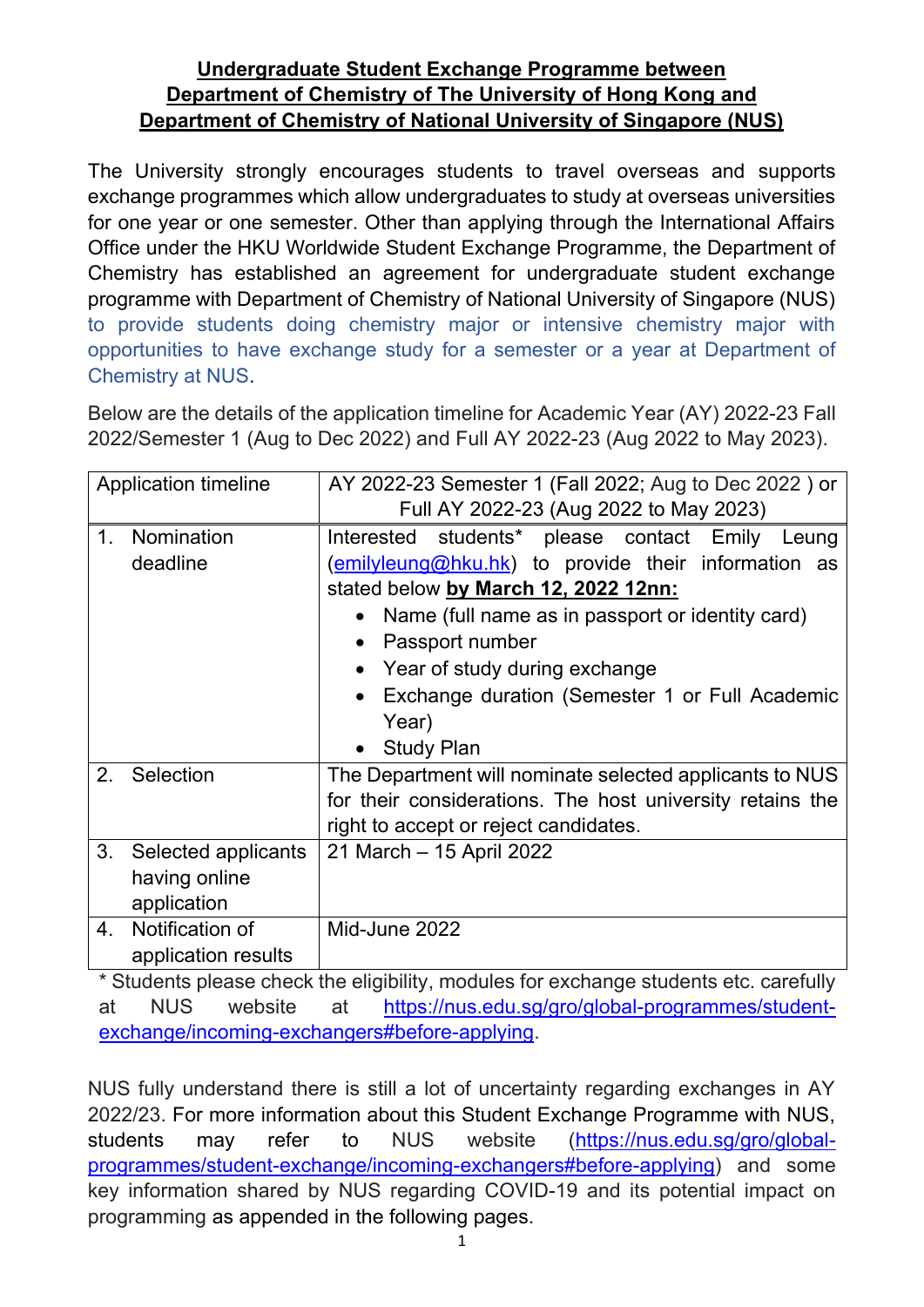### **Some useful information for the Student Exchange Programme**



### **Immigration & Insurance**

NUS will continue to keep a close eye on the latest advice from immigration authorities and any possible impact on students' ability to secure a Student's Pass (Visa) or arrive in Singapore. In the event border control measures prevent students from entering Singapore, we will let partners know as soon as possible.

Given the uncertainties associated with international travel, we ask nominated students not to make travel or housing arrangements for their exchange until they receive their acceptance letters (emails) from NUS in mid-June 2022 and know the latest travel advice and entry steps.

Exchange students are covered under the [NUS](https://urldefense.proofpoint.com/v2/url?u=http-3A__nus.edu.sg_uhc_general-2Dhealth_billing-2Dinsurance_insurance-2Dmatters-23international&d=DwMFAg&c=l45AxH-kUV29SRQusp9vYR0n1GycN4_2jInuKy6zbqQ&r=lvaGiQb9nsYw9to_xPqxC7eurbd0_ElS4LMkQCYm6II&m=GalxkvwYyqP9aBvZzDLLS0DqxhKYVkTKfJm04Y0UOek&s=Ds3OMN2kyafPJ6LP_oIFJF1xWHvOQY3J-eoCJda6dgA&e=)  [Medical Insurance](https://urldefense.proofpoint.com/v2/url?u=http-3A__nus.edu.sg_uhc_general-2Dhealth_billing-2Dinsurance_insurance-2Dmatters-23international&d=DwMFAg&c=l45AxH-kUV29SRQusp9vYR0n1GycN4_2jInuKy6zbqQ&r=lvaGiQb9nsYw9to_xPqxC7eurbd0_ElS4LMkQCYm6II&m=GalxkvwYyqP9aBvZzDLLS0DqxhKYVkTKfJm04Y0UOek&s=Ds3OMN2kyafPJ6LP_oIFJF1xWHvOQY3J-eoCJda6dgA&e=)  [Scheme.](https://urldefense.proofpoint.com/v2/url?u=http-3A__nus.edu.sg_uhc_general-2Dhealth_billing-2Dinsurance_insurance-2Dmatters-23international&d=DwMFAg&c=l45AxH-kUV29SRQusp9vYR0n1GycN4_2jInuKy6zbqQ&r=lvaGiQb9nsYw9to_xPqxC7eurbd0_ElS4LMkQCYm6II&m=GalxkvwYyqP9aBvZzDLLS0DqxhKYVkTKfJm04Y0UOek&s=Ds3OMN2kyafPJ6LP_oIFJF1xWHvOQY3J-eoCJda6dgA&e=) For more info regarding COVIDrelated coverage, please click [here.](https://urldefense.proofpoint.com/v2/url?u=http-3A__nus.edu.sg_uhc_docs_default-2Dsource_insurance_frequently-2Dasked-2Dquestions-2Don-2Dcovid-2D19.pdf&d=DwMFAg&c=l45AxH-kUV29SRQusp9vYR0n1GycN4_2jInuKy6zbqQ&r=lvaGiQb9nsYw9to_xPqxC7eurbd0_ElS4LMkQCYm6II&m=GalxkvwYyqP9aBvZzDLLS0DqxhKYVkTKfJm04Y0UOek&s=YwPv1yuV7vpgfZ1lDHdVS_H8hWqKnWp1Yti28K1oSdM&e=)

Students are strongly encouraged to purchase supplemental travel insurance to ensure they are adequately covered during their time abroad.



# **Available Modules (Courses)**

For the latest list of modules open to exchange students, please click [here.](https://urldefense.proofpoint.com/v2/url?u=http-3A__www.nus.edu.sg_registrar_docs_info_prospective-2Dstudents-2D-2D-2Dnon-2Dgraduating_ng-2Dmodules.pdf&d=DwMFAg&c=l45AxH-kUV29SRQusp9vYR0n1GycN4_2jInuKy6zbqQ&r=lvaGiQb9nsYw9to_xPqxC7eurbd0_ElS4LMkQCYm6II&m=GalxkvwYyqP9aBvZzDLLS0DqxhKYVkTKfJm04Y0UOek&s=3XjnsDDsEaFPslqdYiXbCKbHyP1RYyrjA5dEjfWZ52o&e=) Modules for AY2022/23 Semester 1 will be posted in mid-March 2022 to coincide with the Fall 2022 exchange cycle commencing on 21 Mar 2022.

Course restrictions can be found [here.](https://urldefense.proofpoint.com/v2/url?u=http-3A__www.nus.edu.sg_registrar_docs_info_prospective-2Dstudents-2D-2D-2Dnon-2Dgraduating_non-2Dgraduating-2Dmodule-2Drestrictions.pdf&d=DwMFAg&c=l45AxH-kUV29SRQusp9vYR0n1GycN4_2jInuKy6zbqQ&r=lvaGiQb9nsYw9to_xPqxC7eurbd0_ElS4LMkQCYm6II&m=GalxkvwYyqP9aBvZzDLLS0DqxhKYVkTKfJm04Y0UOek&s=USiUd1eQNUovFKyswe5p9tTzkckDjjmflZjC41U1H0U&e=)

NUS Timetable Builder, which includes course descriptions, can be found here: <https://nusmods.com/>

Please note some lectures (with 50+ students) could be conducted online in Semester 1. Such lectures will be noted as "E-learning" in the NUS Timetable Builder. Tutorials will likely remain in-person if they have less than 50 students (based on the latest COVID-19 mitigation measures).

Students are encouraged to be very flexible with their course requirements and to have plenty of back-up options in the event of oversubscribed modules or timetable clashes.



## **On-campus Housing**

Students will apply for housing after they have been accepted into the programme. More information on how and when to apply for housing will be included in acceptance letters (released in mid-June 2022).

In order to abide by social distancing measures, our residences will most likely not be able to operate at full capacity in Semester 1. Students should research [off](https://urldefense.proofpoint.com/v2/url?u=http-3A__nus.edu.sg_osa_student-2Dservices_hostel-2Dadmission_other-2Daccommodation&d=DwMFAg&c=l45AxH-kUV29SRQusp9vYR0n1GycN4_2jInuKy6zbqQ&r=lvaGiQb9nsYw9to_xPqxC7eurbd0_ElS4LMkQCYm6II&m=GalxkvwYyqP9aBvZzDLLS0DqxhKYVkTKfJm04Y0UOek&s=S144T6E3GUvj-Eh_HoGQoNo5nS9PS1wk2ukRUN2CPV4&e=)[campus housing](https://urldefense.proofpoint.com/v2/url?u=http-3A__nus.edu.sg_osa_student-2Dservices_hostel-2Dadmission_other-2Daccommodation&d=DwMFAg&c=l45AxH-kUV29SRQusp9vYR0n1GycN4_2jInuKy6zbqQ&r=lvaGiQb9nsYw9to_xPqxC7eurbd0_ElS4LMkQCYm6II&m=GalxkvwYyqP9aBvZzDLLS0DqxhKYVkTKfJm04Y0UOek&s=S144T6E3GUvj-Eh_HoGQoNo5nS9PS1wk2ukRUN2CPV4&e=)  [options](https://urldefense.proofpoint.com/v2/url?u=http-3A__nus.edu.sg_osa_student-2Dservices_hostel-2Dadmission_other-2Daccommodation&d=DwMFAg&c=l45AxH-kUV29SRQusp9vYR0n1GycN4_2jInuKy6zbqQ&r=lvaGiQb9nsYw9to_xPqxC7eurbd0_ElS4LMkQCYm6II&m=GalxkvwYyqP9aBvZzDLLS0DqxhKYVkTKfJm04Y0UOek&s=S144T6E3GUvj-Eh_HoGQoNo5nS9PS1wk2ukRUN2CPV4&e=) to be safe.

Based on the latest border control measures, students may need to self-isolate for up to 10 days upon arrival in Singapore. Student should take this into account when making travel and housing plans. As a general guide, students should arrive no later than 31 July 2022 for a 10-days selfisolation, 3 August 2022 for 7-days self-isolation and 7 August 2022 for 1 to 3-days self-isolation. More information regarding arrival procedures will be included in acceptance letters.